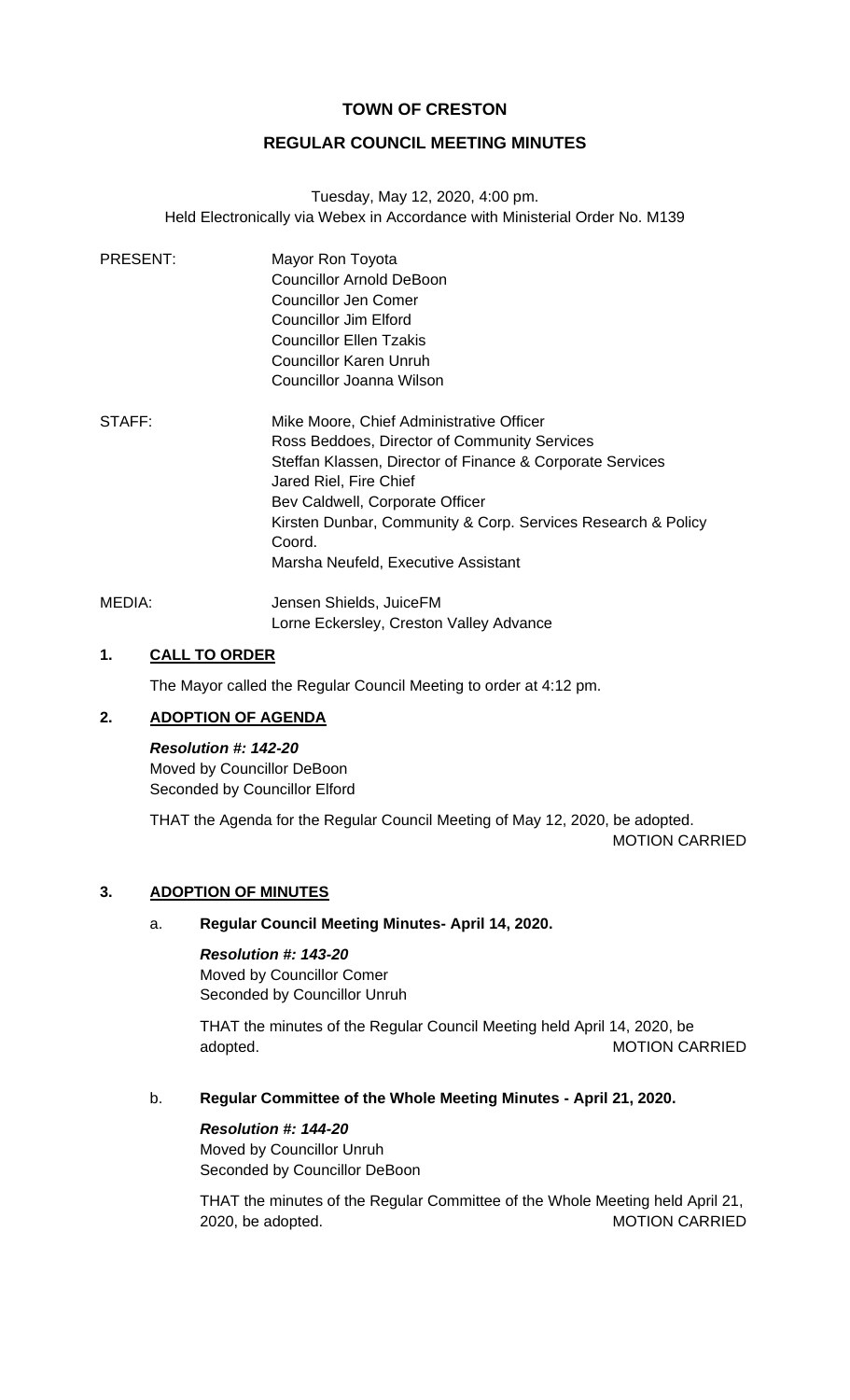# **4. DELEGATIONS**

# None

# **5. ITEMS OF BUSINESS**

a. **Recommendations from the Regular Committee of the Whole Meeting of April 21, 2020.**

# *Resolution #: 145-20*

Moved by Councillor Comer Seconded by Councillor Elford

THAT Recommendation Nos. 1 to 3 from the Regular Committee of the Whole Meeting of April 21, 2020, be adopted as follows:

## **RECOMMENDATION NO. 1:**

THAT the request from the Horse Association of Central Kootenay, for a discretionary grant to assist with expenses related to hosting Youth Horse Camps in the West Kootenay area in June and September 2020, be declined.

## **RECOMMENDATION NO. 2:**

THAT the Columbia Basin Trust / Community Initiatives Program grant applications and 2020 grant awards, be deferred to the Special Committee of the Whole Meeting scheduled for May 26, 2020, for consideration.

## **RECOMMENDATION NO. 3:**

THAT the verbal report from the Chief Administrative Officer with regards to the status of the Emergency Operations Centre and the COVID-19 Pandemic, be received. MOTION CARRIED

b. **Child Find British Columbia, regarding the proclamation of National Missing Children's Month and Missing Children's Day.**

## *Resolution #: 146-20*

Moved by Councillor Elford Seconded by Councillor Unruh

THAT the correspondence from Child Find British Columbia, regarding the proclamation of National Missing Children's Month and Missing Children's Day, be received; AND FURTHER, THAT the Mayor is authorized to issue a Proclamation to declare May 2020 Missing Children's Month and May 25, 2020 Missing Children's Day in the Town of Creston. MOTION CARRIED

# c. **The City of North Vancouver, regarding their request to the Province to include a Financial Hardship Program to the Provincial Property Tax Deferment Program.**

### *Resolution #: 147-20* Moved by Councillor Unruh Seconded by Councillor DeBoon

THAT the correspondence from the City of North Vancouver, regarding their request to the Province to include a Financial Hardship Program to the Provincial Property Tax Deferment Program, be received; AND FURTHER, THAT the Mayor is authorized to write the Provincial Minister of Municipal Affairs and Housing in support of the City of North Vancouver's request to include a Financial Hardship Program to the Provincial Property Tax Deferment Program.

MOTION CARRIED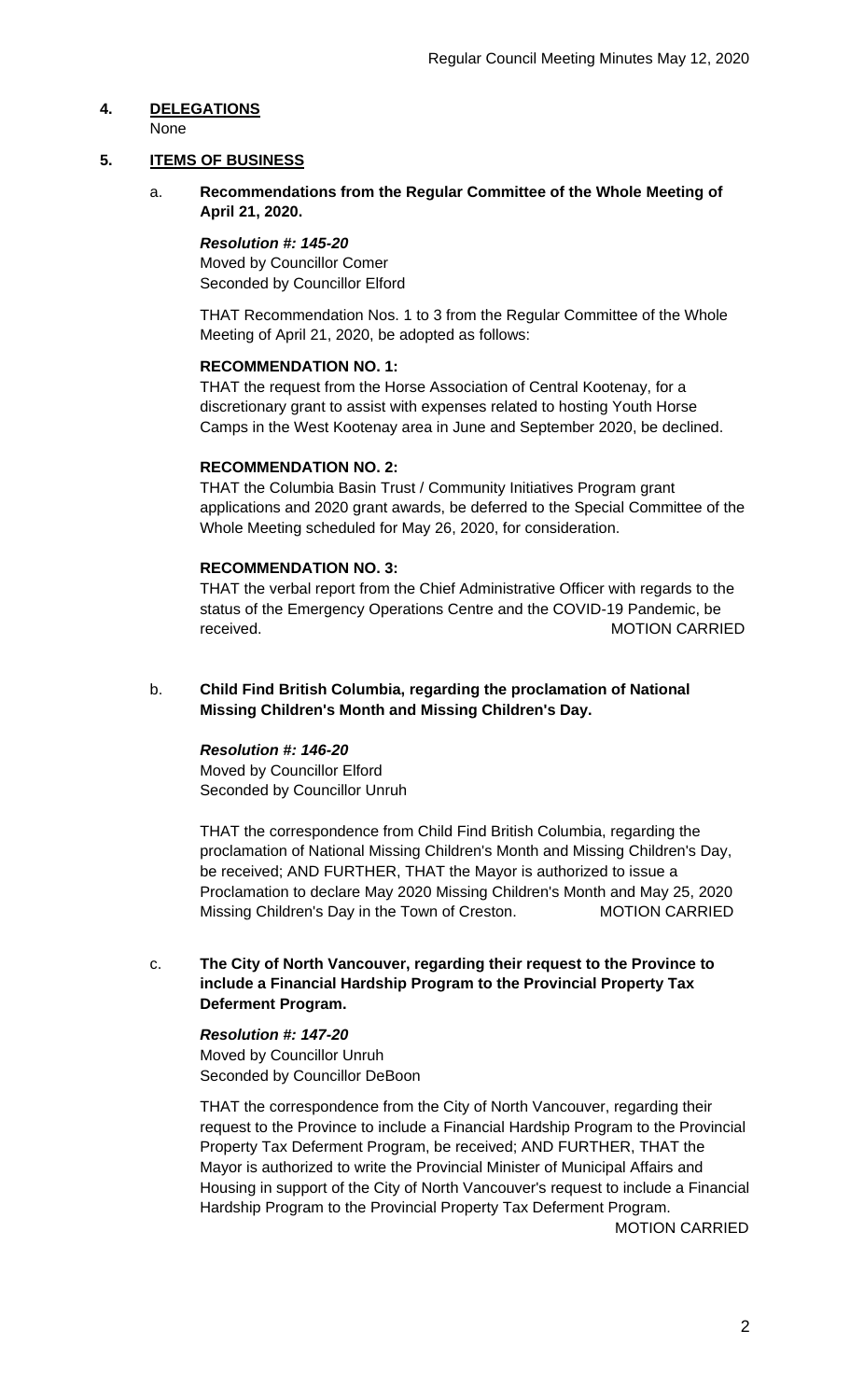d. **The Village of Hazelton, requesting support of their resolution to the Union of BC Municipalities 2020 Conference, with respect to the Community Gaming Grants Program.**

*Resolution #: 148-20* Moved by Councillor Tzakis Seconded by Councillor Comer

THAT the correspondence from the Village of Hazelton, requesting support of their resolution to the Union of BC Municipalities 2020 Conference, with respect to the Community Gaming Grants Program, be received; AND FURTHER, THAT the Mayor is authorized to write the Union of BC Municipalities advising of Council's support of the Village of Hazelton's resolution regarding the eligibility of communities under 10,000 to apply for the Community Gaming Grants Program for Arts and Culture, Sport, Public Safety, Environment and/or Social Services. MOTION CARRIED

### e. **The Association of Canadian Cannabis Retailers, regarding their request to the Province to modify cannabis retail regulations in response to COVID-19.**

*Resolution #: 149-20* Moved by Councillor Unruh Seconded by Councillor Tzakis

THAT the correspondence from the Association Canadian Cannabis Retailers and Sticks and Stones Cannabis Co., regarding their request to the Province to modify cannabis retail regulations in response to COVID-19, be received. MOTION CARRIED

# f. **Shaw Communications, regarding Shaw Communications community initiatives to support residents and businesses during COVID-19.**

# *Resolution #: 150-20*

Moved by Councillor Elford Seconded by Councillor DeBoon

THAT the correspondence from Shaw Communications, regarding Shaw Communications community initiatives to support residents and businesses during COVID-19, be received. MOTION CARRIED

g. **Council Report from the Chief Administrative Officer, regarding a financial update on the 2020 Budget and implications of the COVID-19 pandemic response.**

### *Resolution #: 151-20* Moved by Councillor Unruh Seconded by Councillor DeBoon

THAT the Council Report from the Chief Administrative Officer, regarding a financial update on the 2020 Budget and implications of the COVID-19 pandemic response, be received. The matrix of the matrix of the MOTION CARRIED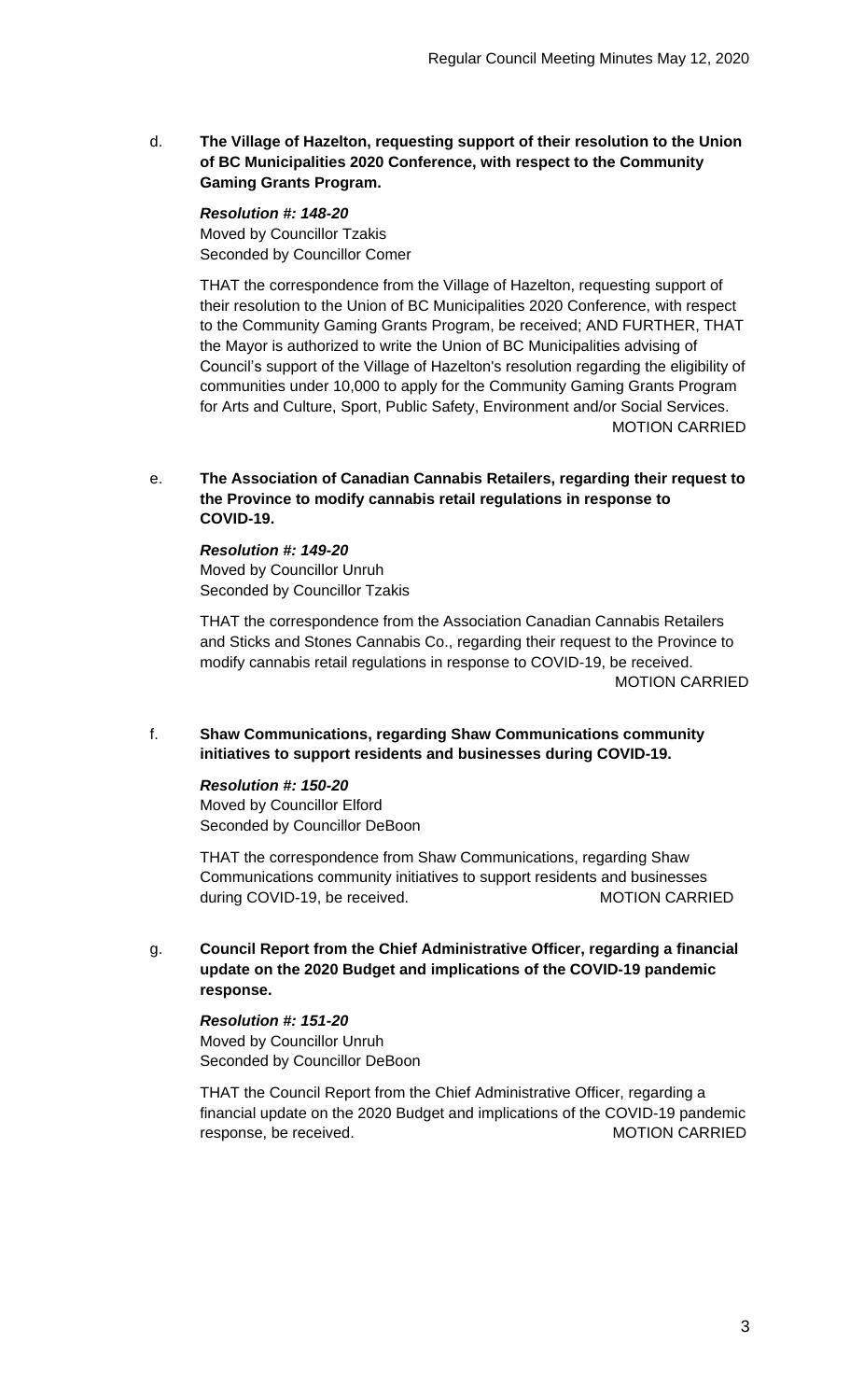h. **Request for Decision from the Director of Community Services, regarding the Creston Valley Public Art Connection, 2020 Sculpture Placement.**

*Resolution #: 152-20* Moved by Councillor Elford Seconded by Councillor Wilson

THAT the Request for Decision from the Director of Community Services, regarding the Creston Valley Public Art Connection, 2020 Sculpture Placement, be received; AND FURTHER, THAT Council supports the installation of the "Let's Go" sculpture on the front lawn of Town Hall at 238-10th Avenue North, by the Creston Valley Public Art Connection. The MOTION CARRIED

i. **Request for Decision from the Director of Community Services, regarding Summit Peak Brewing Co. Lounge Endorsement Application to the Liquor and Cannabis Regulation Branch.**

*Resolution #: 153-20* Moved by Councillor Unruh Seconded by Councillor Comer

THAT the Request for Decision from the Director of Community Services, regarding the application from Summit Peak Brewing Co. to the British Columbia Liquor and Cannabis Regulation Branch for a Lounge Endorsement, be received; THAT Council supports the application by Summit Peak Brewing Co. for the "Lounge Endorsement" for the premises located at 125-16th Avenue North, Creston, pending a successful zoning amendment to include "Breweries and Distilleries - Minor" as a permitted use within the C-1, General Commercial Zone; AND FURTHER, THAT the Liquor and Cannabis Regulation Branch be advised that Council "opts out" of the public process with respect to this application. MOTION CARRIED

## j. **Request for Decision from the Chief Administrative Officer, regarding the option to defer the Municipal Property Tax Sale.**

#### *Resolution #: 154-20*

Moved by Councillor Elford Seconded by Councillor Tzakis

THAT the Request for Decision from the Chief Administrative Officer, regarding the option to defer the Municipal Property Tax Sale, be received; AND FURTHER, THAT Council directs Staff not to defer the 2020 tax sale of properties in arrears to 2021. MOTION CARRIED

k. **Request for Decision from the Director of Finance and Corporate Services, requesting Council's authorization to change the employee extended health benefits provider.**

#### *Resolution #: 155-20*

Moved by Councillor DeBoon Seconded by Councillor Unruh

THAT the Request for Decision from the Director of Finance and Corporate Services, requesting Council's authorization to change the employee extended health benefits provider, be received; AND FURTHER, THAT, Council directs Staff to change the employee extended health benefits provider to the Union of British Columbia Municipalities (UBCM) administered group benefits program provided by Pacific Blue Cross. MOTION CARRIED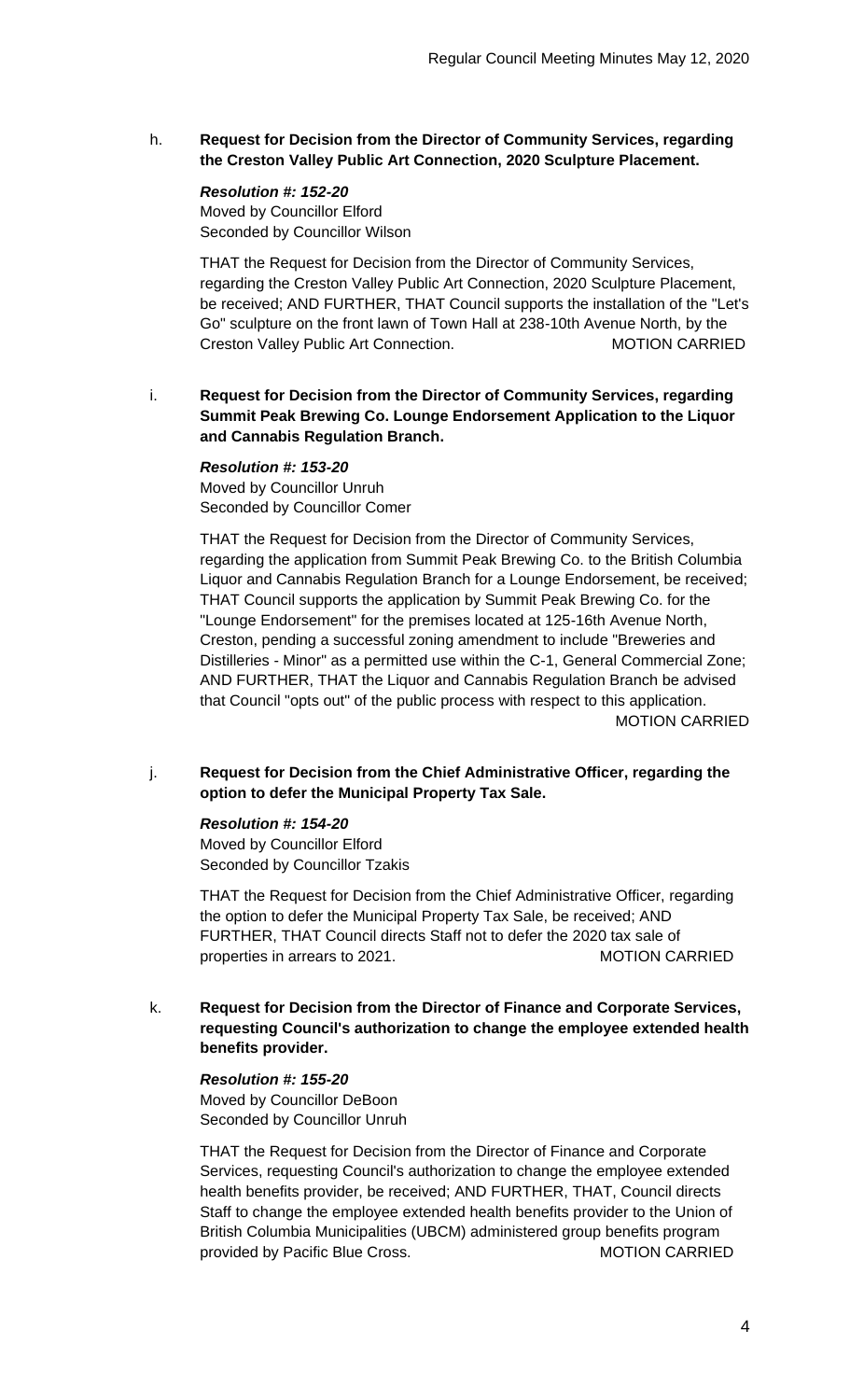# l. **Verbal report from the Emergency Operations Centre (EOC) Director, regarding the status of the EOC and the COVID-19 Pandemic.**

#### *Resolution #: 156-20*

Moved by Councillor Unruh Seconded by Councillor Elford

THAT the verbal report from the Emergency Operations Centre (EOC) Director, regarding the status of the EOC and the COVID-19 Pandemic, be received. MOTION CARRIED

# **6. BYLAWS**

# a. **Tax Rates Bylaw No. 1913, 2020 (1st and 2nd Readings)**

#### *Resolution #: 157-20*

Moved by Councillor DeBoon Seconded by Councillor Comer

THAT Tax Rates Bylaw No. 1913, 2020 be read a first time by title, a second time by content. The content of the content of the MOTION CARRIED

# b. **Tax Rates Bylaw No. 1913, 2020 (3rd Reading)**

*Resolution #: 158-20* Moved by Councillor Elford Seconded by Councillor Unruh

THAT Tax Rates Bylaw No. 1913, 2020, be read a third time by title.

MOTION CARRIED

# c. **Tax Rates Bylaw No. 1913, 2020 (Adoption)** *Resolution #: 159-20* Moved by Councillor Wilson Seconded by Councillor DeBoon

THAT Tax Rates Bylaw No. 1913, 2020, be adopted.

MOTION CARRIED

#### **7. NEW BUSINESS**

**None** 

## **8. REPORTS OF REPRESENTATIVES**

a. **Council Member Verbal Reports** None

#### b. **Staff Verbal Reports (first meeting of each month)**

*Resolution #: 160-20* Moved by Councillor Elford Seconded by Councillor DeBoon

THAT the verbal reports of staff, be received as presented.

MOTION CARRIED

# **9. GIVING OF NOTICES**

May 26, 2020 Special Committee of the Whole – CIP/CBT May 26, 2020 Regular Council Meeting June 9, 2020 Regular Council Meeting